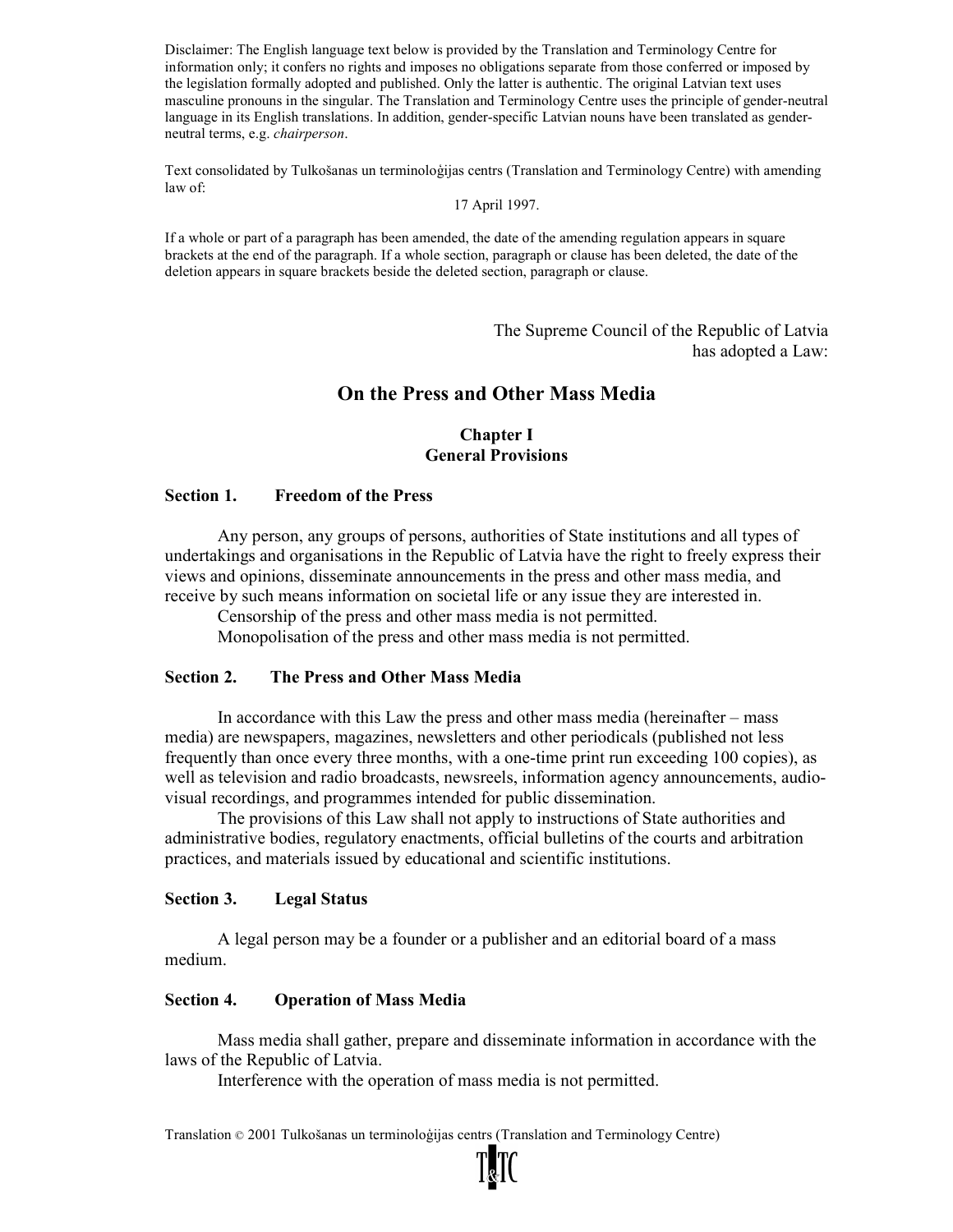In ensuring the realisation of the principle of freedom of the press, for institutions, undertakings and organisations, the economic operation of which is related to print runs of periodicals, refusal on the grounds of political reasons to accept and execute orders for printing publications is prohibited.

## Section 5. Right to Receive Information

Mass media have the right to receive information from the State and from public organisations.

## Section 6. Refusal to Provide Information

State and public organisation officials may only refuse to provide information if it is not to be published in accordance with Section 7 of this Law.

### Section 7. Information not for Publication

It is prohibited to publish information which is an official secret or other secret especially protected by law that promotes violence and the overthrow of the prevailing order, advocates war, cruelty, racial, national or religious superiority and intolerance, and incites to the commission of some other crime.

Materials from pre-trial investigations shall not be published without the written permission of the prosecutor or the investigator. Publication of materials that violate the presumption of innocence shall not be permitted in the reporting of judicial proceedings. During open court sittings journalists may make recordings by means of technical devices if these do not hinder the course of judicial procedures.

It is prohibited to publish the content of correspondence, telephone calls and telegraph messages of citizens without the consent of the person addressed and the author or their heirs.

The use of mass media to interfere in the private life of citizens is prohibited and shall be punished in accordance with the law.

It is prohibited to publish information that injures the honour and dignity of natural persons and legal persons or slanders them.

It is prohibited to publish information concerning the state of health of citizens without their consent.

It is prohibited to publish business secrets and patent secrets without the consent of their owners.

# Chapter II Founding Mass Media and Termination of their Operations

### Section 8. Founding

Legal persons of the Republic of Latvia, as well as natural persons with the capacity to act have the right to found and publish mass media.

Relations between a founder, publisher and an editorial board shall be regulated by an agreement.

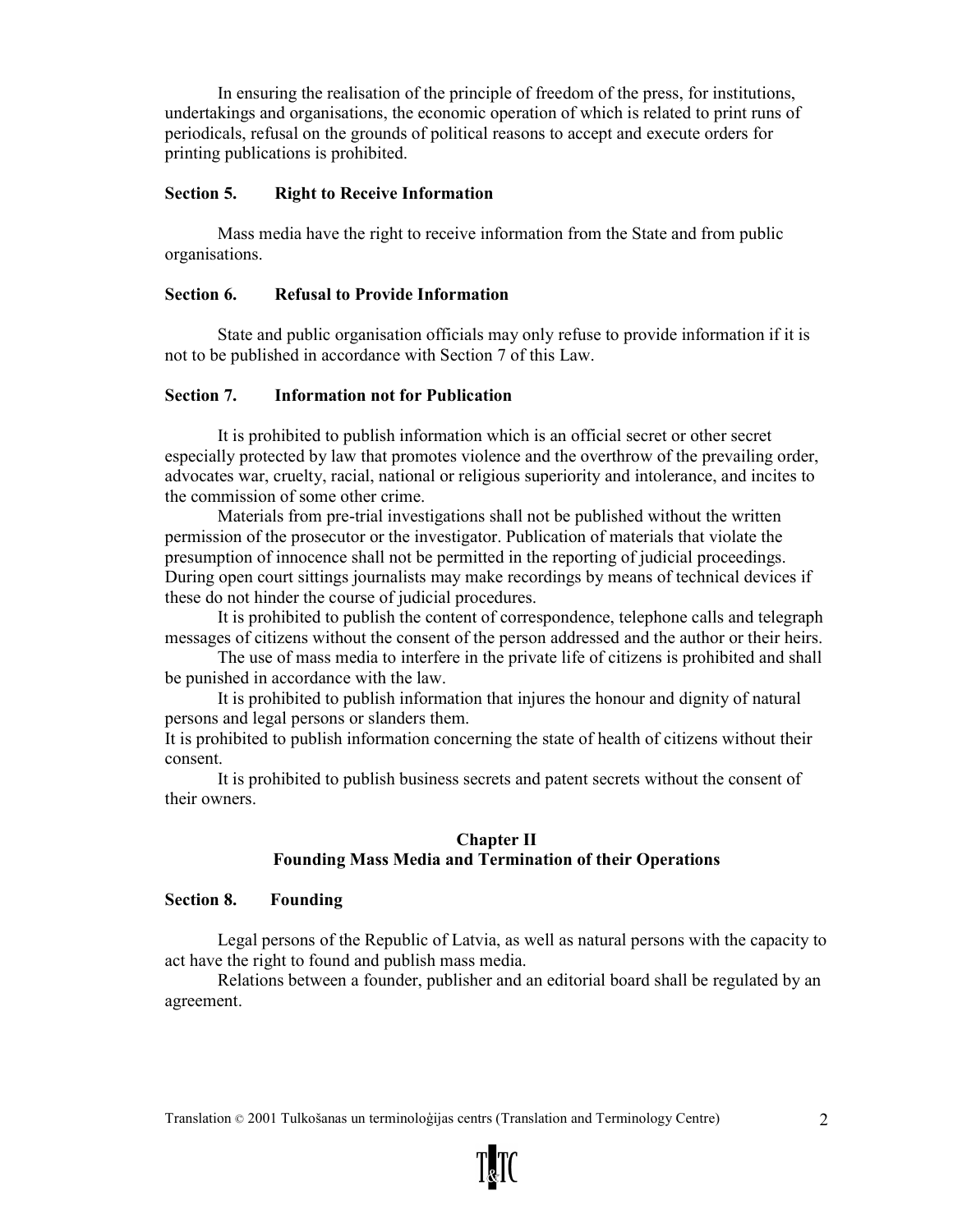### Section 9. Registration

Mass media shall be registered by the Enterprise Register of the Republic of Latvia. An application for registration shall be submitted by the founder of a mass medium. The application may be submitted by a publisher or an editorial board if this is provided for in an agreement entered into by founders. The application shall be examined and a decision shall be within a ten-day period from the date of its submission.

The application shall contain the following information:

1) founder, publisher or editorial board;

2) name of the mass medium;

3) thematic content and tasks of the mass medium;

4) the territory or audience to which the major portion of the mass medium production is intended to be disseminated or broadcast;

5) the initial periodicity and extent of the mass medium; and

6) the address of the editorial board of the mass medium.

A document regarding the payment of registration fees shall be submitted together with the application for registration.

A registration certificate shall be issued upon registration of a mass medium. The right of a founder (publisher) of a mass medium to begin operation shall be

retained for one year from the date of receipt of a registration certificate.

[17 April 1997]

# Section 10. Rejection of a Registration

The Enterprise Register of the Republic of Latvia may reject the registration of a mass medium, if:

1) the requirements set out in Sections 4, 8 or 9 of this Law have not been complied with; and

2) false information is given in the submission.

Registering mass media under the name of a mass medium which is already being published or has terminated operation by court adjudication is prohibited.

The submitter shall be notified in writing of the rejection of the registration of the mass medium within a five-day period from the day the decision was made, indicating the reason for the rejection. Such a rejection may be appealed to a court in accordance with the procedures prescribed by law.

[17 April 1997]

### Section 11. Termination of Operations

Operation of a mass medium shall be terminated:

1) if its founder or publisher and editorial board terminate the operation of the mass medium in cases provided for by law;

2) if the mass medium has not been published within one year after receipt of a registration certificate; and

3) if a court has made an adjudication regarding termination of the operation of the mass medium.

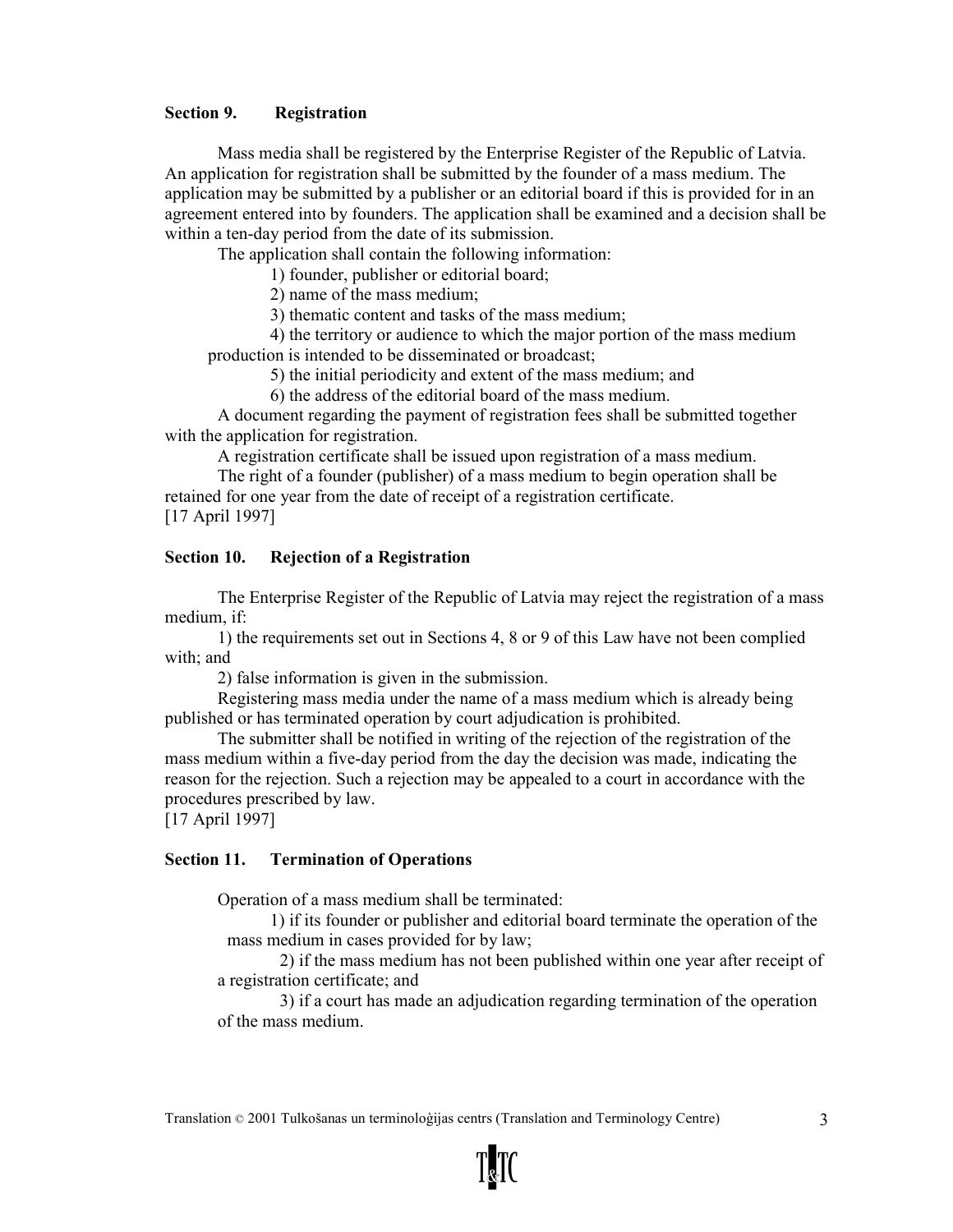If the operation of a mass medium is terminated in cases provided for by Clauses 1 and 3 of this Section, the head of the mass medium or the court shall within a three-day period after termination of the operation notify the Enterprise Register thereof. [17 April 1997]

## Section 12. Termination of Operation by a Court Adjudication

The Prosecutor General of the Republic of Latvia, the Chief State Notary of the Enterprise Register and the Minister for Finance have the right to initiate that the court adjudicate the matter in regard to termination of operation of a mass medium.

A court may make an adjudication regarding the termination of operation of a mass medium, if it:

1) has published an invitation to use violent or any other unlawful methods;

2) has published an invitation not to comply with laws of the Republic of Latvia;

3) has not paid the taxes provided for by the laws of the Republic of Latvia within the term and the extent specified and does not submit to an audit by the State financial institutions;

4) has published information which in a criminal case has been found by court judgment to be slanderous and defamatory, a disclosure of official secrets, war propaganda, or violation of racial and national equality; and

5) within a one-year period has repeatedly committed other violations of the provisions of this Law.

[17 April 1997]

# Section 13. Control of the Termination of Operation

If operation of a mass medium is terminated by a court adjudication, the Enterprise Register may appoint authorised persons who shall be assigned to implement the execution of the adjudication that has been made.

[17 April 1997]

# Chapter III Organising the Operation of Mass Media

# Section 14. Production and Financial Operation

The production and financial operation of mass media shall be regulated by laws of the Republic of Latvia and other regulatory enactments.

# Section 15. Mutual Relations of a Founder or Publisher and an Editorial Board of a Mass Medium

Mutual relations of a founder or publisher and an editorial board of a mass medium, as well as relations with other legal persons and natural persons shall be regulated by the laws of the Republic of Latvia, civil contracts and employment contracts.

Civil contracts shall determine:

1) the obligation of the editorial board to publish materials of the founder or publisher;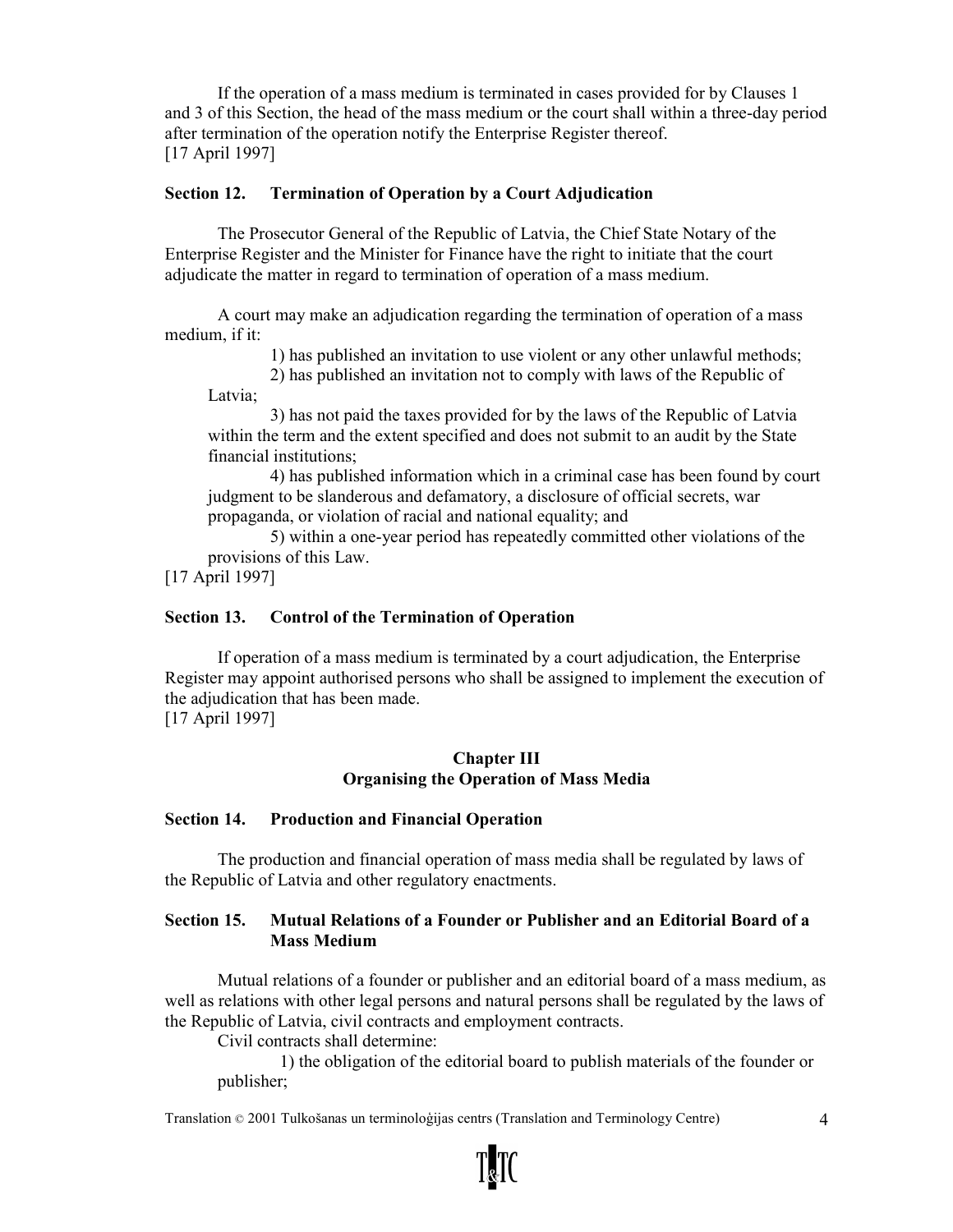2) the financing of the operation of the editorial board;

3) the distribution of income (profit) obtained through the mass medium;

4) the mutual obligations of the founder or publisher and editorial board to ensure appropriate productivity, social and community (working) conditions for editorial staff; and

5) other civil legal relations between the founder or publisher and editorial board.

### Section 16. Editor (Editor-in-chief) of a Mass Medium

An editor (editor-in-chief) shall be responsible for the work of an editorial board of a mass medium and its other departments in accordance with his or her competency, which is determined by this Law, regulatory enactments, as well as agreements entered into with the founder or publisher.

The editor (editor-in-chief) shall manage the work of the editorial board of the mass medium, represent it in relations with the founder, publisher and other legal persons and natural persons.

The editor (editor-in-chief) shall be responsible for the content of the materials to be published in the mass medium.

### Section 17. Observance of Copyright

When using the materials to be published and broadcast, a mass medium shall observe the laws of the Republic of Latvia and international copyright norms.

#### Section 18. Issue Data

Each press run shall include the following information:

1) name of the publication, and for serial publications – name of the series, sub-series and serial number;

- 2 place and year of publishing;
- 3) information concerning a reprint (for non-periodical publications),
- 4) publisher (institution, organisation, or name and surname of a citizen),
- 5) editor (name, surname), editorial board and its address;
- 6) the printing-house, its address, the order number, printing type (technique);
- 7) size of the publication print run, the price, the quantity (printed sheet

statistics) of the publication; and

8) the registration certificate number.

### Section 19. Mandatory Copies

Mandatory copies of print publications shall be forwarded to institutions and organisations in accordance with the procedures prescribed by the Council of Ministers of the Republic of Latvia.

### Section 20. Retaining Published Information Materials

Editorial boards of mass media have the obligation to retain relevant manuscripts, documents created during the process of preparation and transmission of television and radio broadcasts for three years after the date of dissemination of the information or data.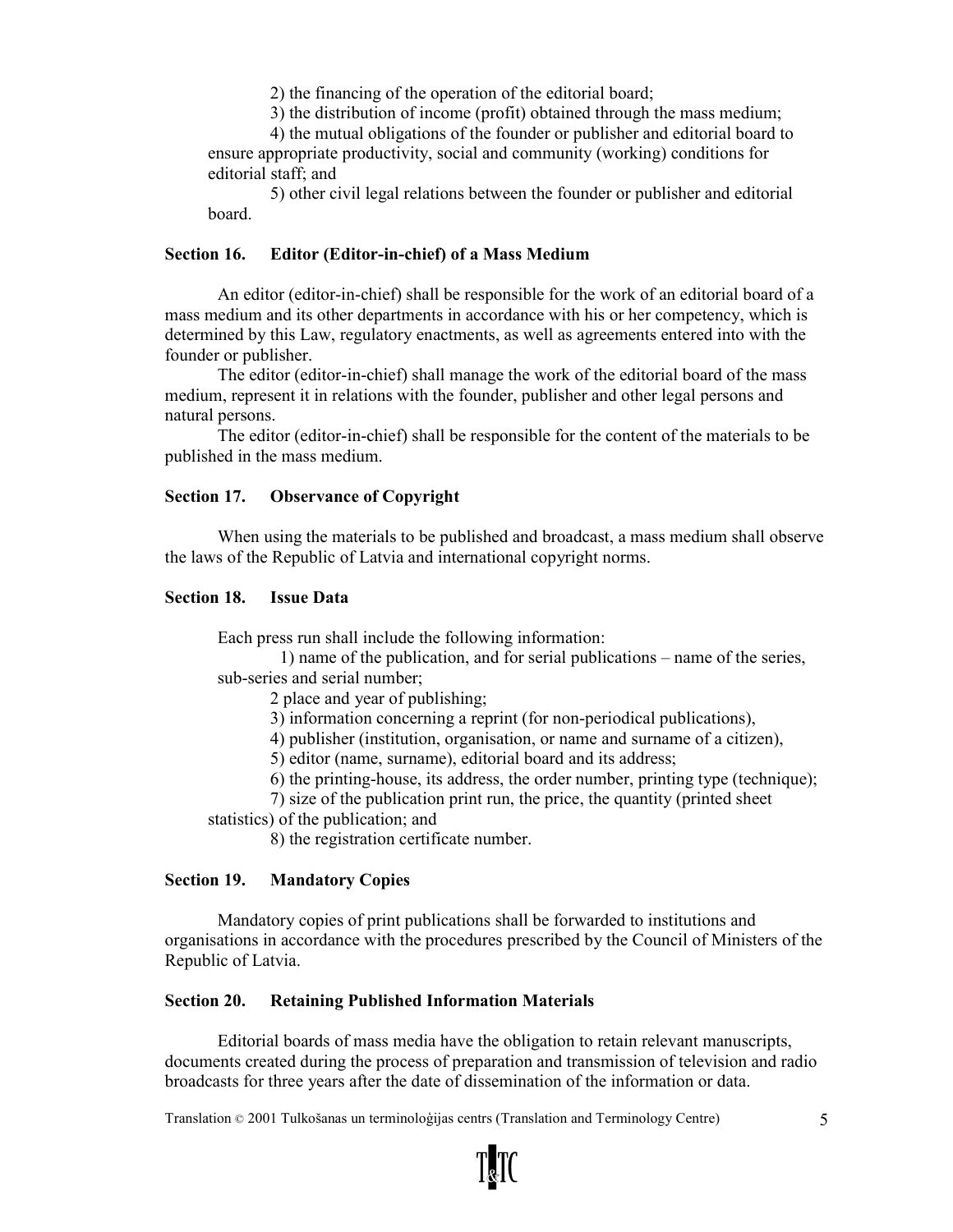### Section 21. Retraction of False Information

Persons, institutions, undertakings and organisations are entitled to require mass media to retract information published (broadcast) about them if such information is not true.

A submission for retraction of false information shall be submitted to an editor of a mass media within a six-month period from the date of publication (broadcast) of the false information.

The submission must precisely specify the information not conforming to fact, the place (broadcast) and date of its publication.

The editor of the mass medium is obliged to examine the submission within a sevenday period from the date of its receipt.

If the mass media has no evidence that the published (broadcast) information conforms to fact, it must retract such without delay. The retraction must be published in the same typeface, in the same section of the publication (broadcast) in which the false information was published. In the event of a dispute, the interested person or organisation may request the retraction of such information by court process.

If an obligation to retract false information has been imposed on a mass medium by a court adjudication, it shall be done in accordance with the provisions of this Section.

A mass medium may refuse to retract disseminated information if the facts are confirmed by a court judgment.

#### Section 22. Secrecy of the Source of Information

A mass medium may choose to not indicate the source of information. If the person who has provided the information requests that his or her name is not to be indicated in a mass medium, this request shall be binding upon the editorial board.

The source of information shall only be produced at the request of a court or a prosecutor.

### Chapter IV Journalists, Their Rights and Obligations

#### Section 23. Journalists

Under this Law, a journalist is a person who gathers, compiles, edits or in some other way prepares materials for a mass medium and who has entered into an employment contract or performs such work upon the instruction of a mass medium, or is a person who is a member of the Journalists' Union.

#### Section 24. Rights of Journalists

A journalist has the right to:

1) gather information by any method not prohibited by law and from any source of information not prohibited by law;

2) disseminate information, with the exception of such, which is not to be disseminated in accordance with Section 7 of this Law;

3) be present where socially significant events take place and, when informing from such, also use official communication channels;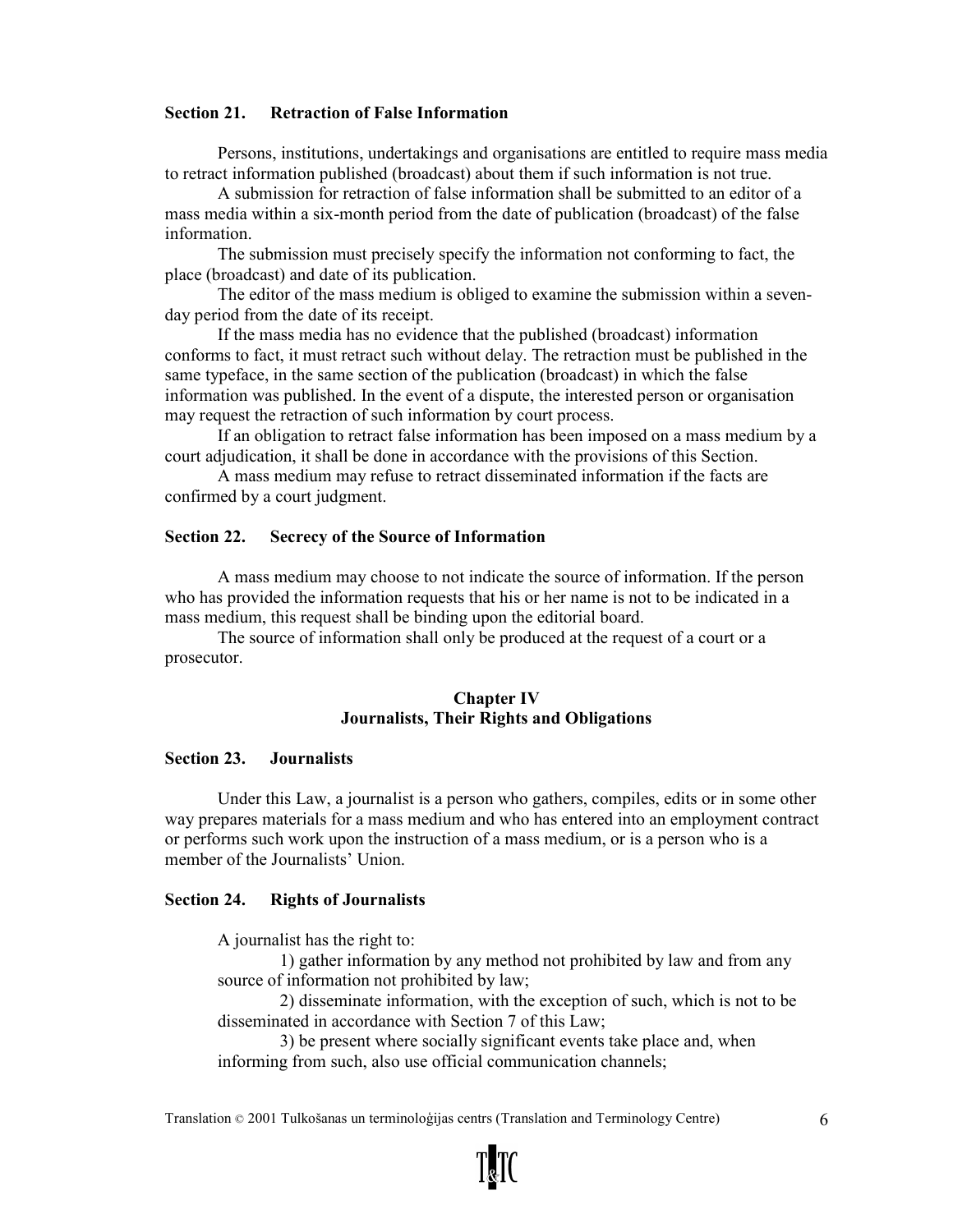4) refuse to prepare and publish material if it is in conflict with his or her views; and

5) prior to publication delete his or her signature from material if its content has been distorted as a result of editing.

When exercising the rights referred to in this Section, journalists, where necessary, shall produce a certificate of membership in the Journalists' Union or of employment with a mass medium, or an authorisation granted by such.

# Section 25. Obligations of a Journalist

A journalist shall have the obligation to:

1) provide true information;

2) when publishing a statement for the first time, according to the wishes of the person providing the information, indicate its author;

3) inform an editor that the submitted material affects official or other secrets protected by law;

4) refuse to perform tasks the performance of which involves violation of the law; and

5) observe the rights and lawful interests of the State, public organisations, companies (undertakings) and citizens.

## Section 26. Accreditation

Mass media may accredit their journalists in institutions, undertakings and organisations co-ordinating this with authorities therein or their authorised persons. An accredited journalist has the right to participate in open meetings organised by accrediting organisation and in other events, and he or she shall be provided with transcripts, minutes and other documents in accordance with procedures set by such organisation.

Permanent representatives of foreign mass media to the Republic of Latvia may be accredited by the Ministry of Foreign Affairs of the Republic of Latvia.

An accrediting organisation may suspend the accreditation of a journalist if he or she does not observe the provisions of Section 25 of this Law.

The Ministry of Foreign Affairs of the Republic of Latvia may suspend accreditation of foreign journalists if they violate laws of the Republic of Latvia.

### Chapter V Liability for Violations of this Law

# Section 27. Basis for Liability

A person committing a breach of confidence with respect to a source of information, interference with the performance of the duties of a journalist, dissemination of information injuring human honour and dignity or disclosure of an official or other secret protected by law shall be held liable in accordance with laws of the Republic of Latvia.

Persons at fault for the creation and dissemination of a mass media without registration or after termination of their activity shall be held liable in accordance with the procedures prescribed by laws of the Republic of Latvia